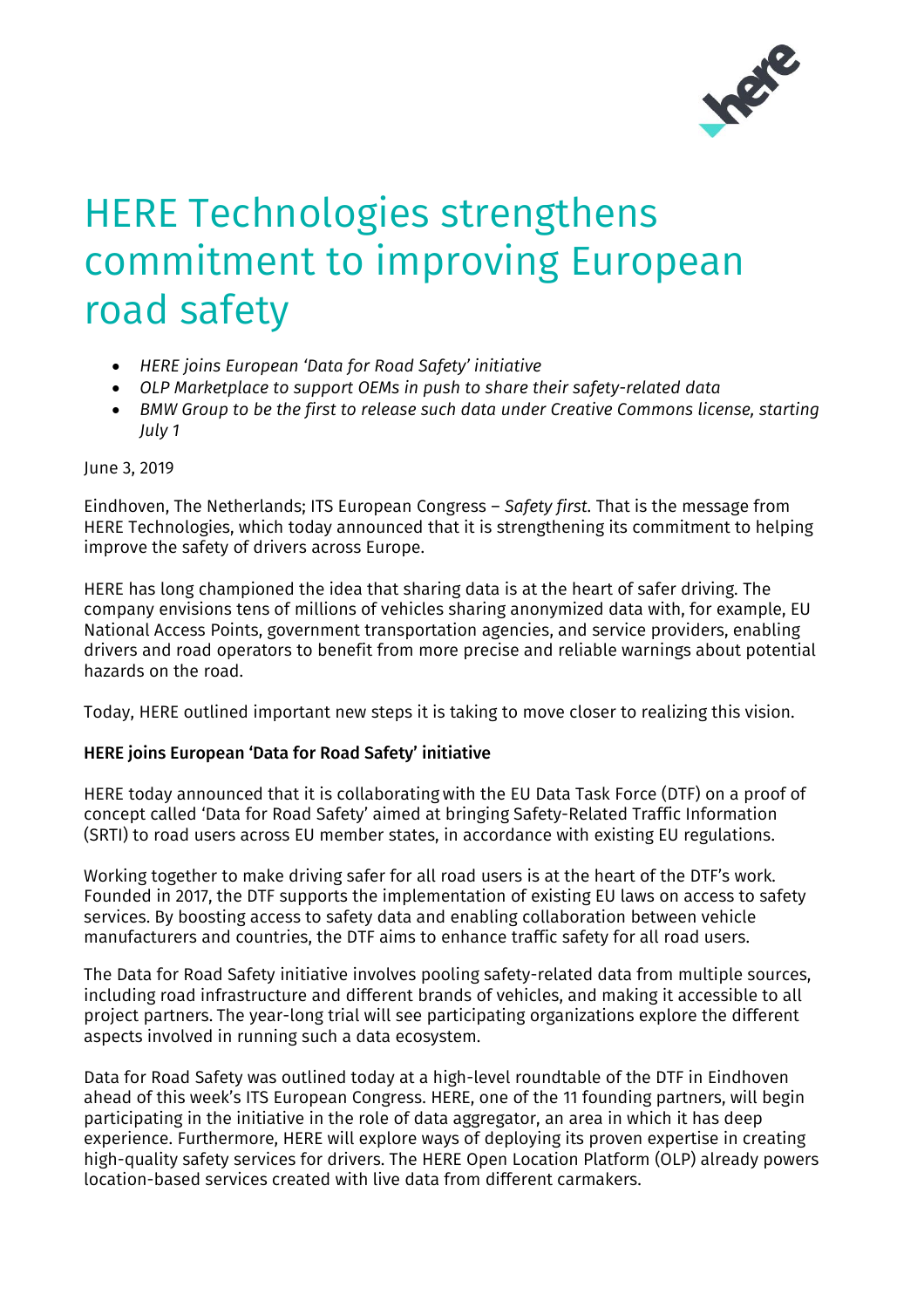

Representing HERE at today's Eindhoven roundtable, the company's Chief Financial Officer Peter Meier said: "HERE Technologies has been at the forefront of the effort to turn vehicle sensor data into live services that enhance driver safety. We have shown that the technology is both commercially ready and globally available. Now the focus is on more industry players coming together in the spirit of collaboration to create truly scaled data services where, eventually, drivers of any brand of car can benefit from the experiences of others on the road. We therefore welcome the 'Data for Road Safety' initiative as a catalyst for further collaboration and look forward to contributing to its success."

## HERE data marketplace to support OEMs and transport agencies in safety push

The HERE OLP is a collaborative location platform and home to global-scale location data, tools and services. It also integrates the world's first global location data exchange, [HERE OLP](https://openlocation.here.com/marketplace/overview)  [Marketplace,](https://openlocation.here.com/marketplace/overview) enabling data providers to unlock value from their data by making it available to others.

To help promote an open data ecosystem to improve road safety, HERE today announced that it is committing to make European safety-related data distributed under a Creative Commons license (CC) accessible to Marketplace data consumers at no cost to them. Such data could come from vehicle fleets and road infrastructure.

BMW Group has announced that it will be the first carmaker to make a set of live safety-related data from its European fleet available through the Marketplace. The data, planned to be available from July 1, will include anonymized information collected by BMW and MINI cars, such as that related to slippery roads, poor visibility or broken-down cars.

Edzard Overbeek, CEO, HERE Technologies, said: "Through the Open Location Platform, HERE Technologies is creating a vibrant ecosystem where data can be exchanged to create applications and solutions that benefit people and society at large. Traffic safety is a fundamental societal need and requires industry-wide collaboration that we are pleased to facilitate. We commend BMW Group in taking the initiative, and invite others to join this effort."

### HERE and safer driving

- HERE is fully committed to advancing road safety worldwide. The company supports the safer movement of vehicles with a range of location data and mapping technologies. These include traffic and incident data services used by carmakers and road operators as well as high-precision mapping for autonomous cars.
- HERE initiated and developed **SENSORIS**, the car-to-cloud data standard. Now an opensource initiative, SENSORIS has since become widely deployed across the industry, ensuring that data from one manufacturer can easily be combined with data from another.
- In 2017, HERE launched the HERE OLP as a place where organizations can more easily pool and share location-centric data. The HERE OLP powers the HERE Safety Services suite, a set of services derived from live vehicle data to created a live depiction of the road environment.